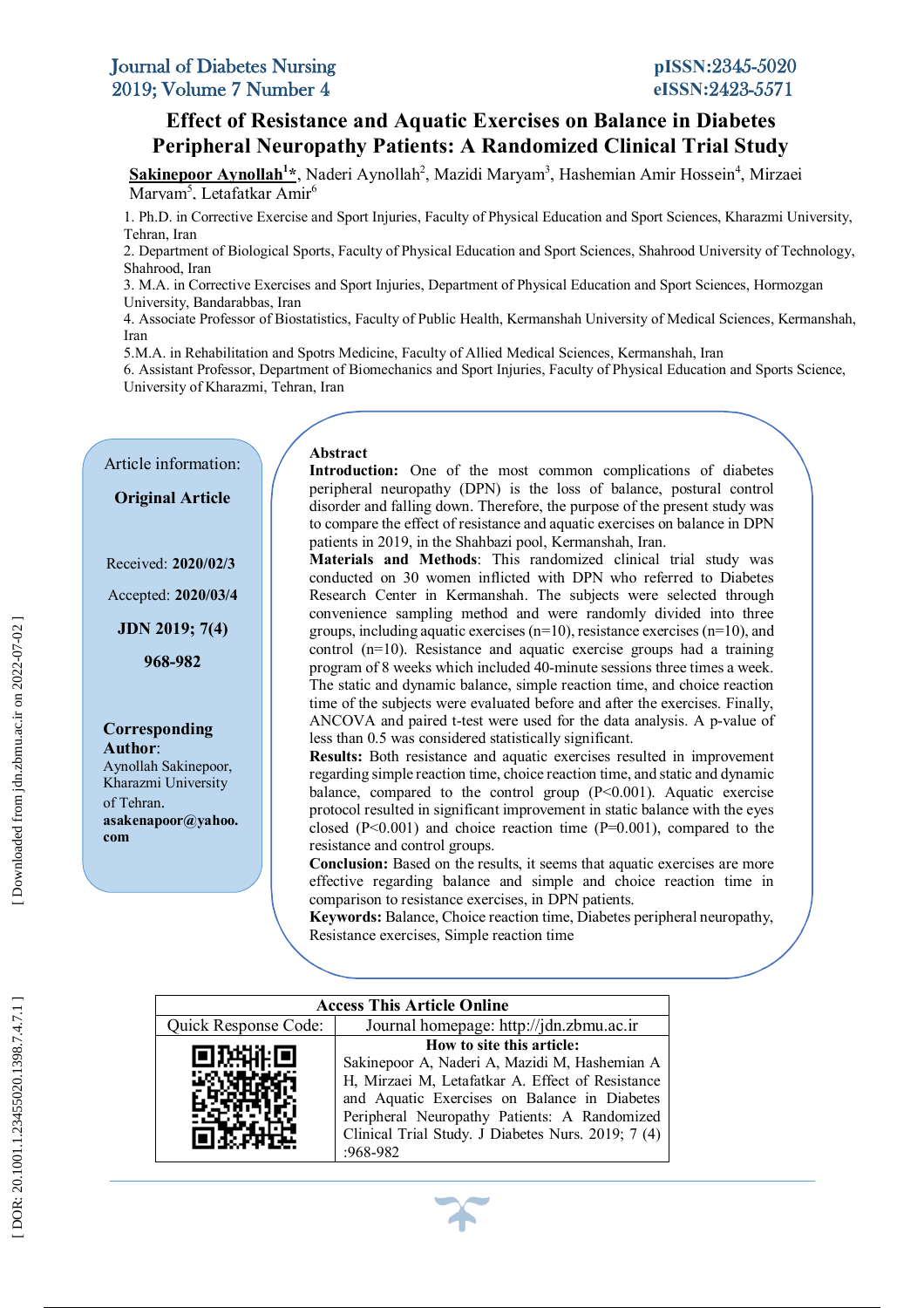**فصلنامه علمی پژوهشی پرستاري دیابت زابل ، پاییز 98 ، شماره 4 سال 7 968 صفحات: -982**

# **آب درمانی بر تعادل در افراد مبتلا به دیابت نوروپاتی تاثیر تمرینات مقاومتی و**

عی**ن اله سکینه پور \*ْ،** عین اله نادری <sup>۲</sup>، مریم مزیدی <sup>۳</sup>، امیرحسین هاشمیان ٔ، مریم میرزایی ْ، امیر لطافت کار ٔ

- .1 دکتراي حرکات اصلاحی و آسیب شناسی ورزشی، گروه بیومکانیک و آسیب شناسی ورزشی، دانشگاه خوارزمی، تهران، ایران
	- ۲. گروه علوم زيستي ورزش، دانشكده تربيت بدني و علوم ورزشي، دانشگاه صنعتي شاهرود، شاهرود، ايران
	- ۳. کارشناس ارشد حرکات اصلاحی و آسیب شناسی ورزشی،گروه تربیت بدنی، دانشگاه هرمزگان، بندرعباس ،ایران.
		- .4 دانشیار گروه آمار زیستی، دانشکده بهداشت، دانشگاه علوم پزشکی کرمانشاه
	- .5 کارشناسی ارشد توان بخشی و طب ورزشی، دانشکده پیراپزشکی، دانشگاه علوم پزشکی کرمانشاه، کرمانشاه، ایران
	- .6 استادیار، گروه بیومکانیک و آسیب شناسی ورزشی، دانشکده تربیت بدنی و علوم ورزشی، دانشگاه خوارزمی، تهران، ایران دانشگاه خوارزمی تهران **نویسنده مسئول:** عین اله سکینه پور،

# **چکیده**

**مقدمه و هدف:** یکی از شایعترین تظاهرات نوروپاتی محیطی دیابتی، کاهش تعادل و اختلال کنترل وضعیت و افتادن است.بنابراین هدف از انجام پژوهش حاضر، مقایسه تاثیر تمرینات مقاومتی و آب درمانی روی تعادل در افراد مبتلا به دیابت نوروپاتی در استخر شهبازي کرمانشاه در سال 98 بود.

**مواد و روش ها:** در این مطالعه ي کارآزمایی بالینی تصادفی30 زن مبتلا به دیابت نوروپاتی مراجعه کننده به مرکز تحقیقات دیابت استان کرمانشاه به روش نمونه گیري در دسترس شرکت کردند، و به شیوه تصادفی به سه گروه تمرینات در آب(۱۰ نفر)، تمرینات مقاومتی(۱۰ نفر)، و گروه شاهد(۱۰ نفر)، تقسیم شدند. گروه تمرین در آب وگروه تمرینات تقویتی به مدت هشت هفته و سه جلسه در هر هفته به مدت ۴۰ دقیقه تمرین انجام دادند. تعادل ایستا و پویا و زمان واکنش ساده و انتخابی آزمودنی ها قبل و پس از انجام تمرینات منتخب مورد ارزیابی قرار گرفت. داده ها با استفاده از آزمون تحلیل کوواریانس و آزمون تی زوجی مورد تجزیه و تحلیل قرار گرفت (p<٠/٠۵).

**یافته ها:** هر دو نوع تمرین مقاومتی و تمرین در آب، منجر به بهبود تعادل ایستا و پویا و بهبود زمان واکنش ساده و انتخابی گروه هاي مداخله نسبت به گروه شاهد گردید. پروتکل تمرینات آب درمانی منجر به بهبودي بیشتر در نمرات تعادل ایستا با چشم بسته (P=۰/۰۰۱) و آزمون زمان واکنش انتخابی (P=۰/۰۰۱) نسبت به گروه تمرینات قدرتی و گروه شاهد شد.

**نتیجه گیری:** بنظر می رسد که تمرینات درمانی در آب نسبت به تمرینات مقاومتی اثرگذاری بیشتری بر تعادل و زمان واکنش ساده و انتخابی در مبتلایان به دیابت نوروپاتی داشته باشد.

**کلید واژه ها:** نوروپاتی دیابت، تمرینات مقاومتی، تعادل، زمان واکنش ساده، زمان واکنش انتخابی.

#### **How to site this article:**

Sakinepoor A, Naderi A, Mazidi M, Hashemian A H, Mirzaei M, Letafatkar A. Effect of Resistance and Aquatic Exercises on Balance in Diabetes Peripheral Neuropathy Patients: A Randomized Clinical Trial Study. J Diabetes Nurs. 2019; 7 (4) :968 -982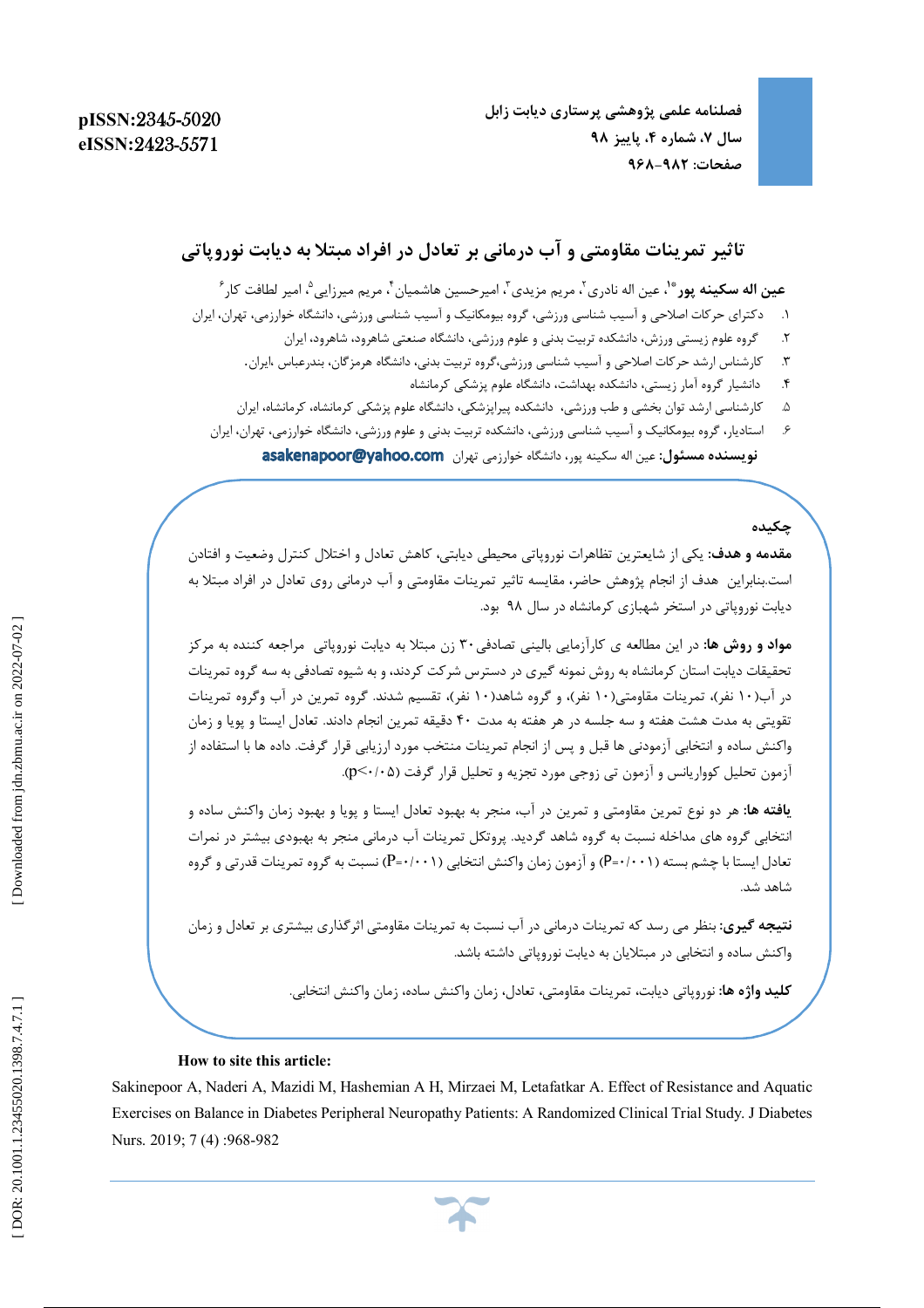#### **مقدمه و هدف**

j

لیل دیابت از شایعترین اختلالات متابولیک است، که به د اختلال در حساسیت انسولین، کنترل قند خون دچار اختلال می شود (۱). گزارش ها حاکی از آن است که حدود ۴۱۵ میلیون نفر در دنیا مبتلا به دیابت هستند، پیش بینی می شود که در سال 2040 این تعداد به 642 میلیون نفر . ( 2 برسد که 90 درصد آنها دیابت نوع دو خواهند داشت ( 40 تا 60 درصد از بیماران مبتلا به دیابت، از نوروپاتی محیطی رنج می برند (۳). نوروپاتی محیطی حوارض مستقیم و غیر مستقیمی ایجاد می کند از این عوارض اختلال تعادل، افتادن و آسیب هاي مرتبط با افتادن است.اختلال تعادل، افتادن و آسیب هاي مرتبط با افتادن به دلیل اختلال در سیستم سوماتوسنسوري 1 و حس وضعیت مفصل<sup>۲</sup> و بی ثباتی کنترل پاسچر<sup>۳</sup> به وجود می آید ، هم چنین اختلال تعادل سیستم اعصاب محیطی را ( 4 ) درگیر کرده(۵) و منجر به اختلال در حس عمقی (۶)، ( 8 , 7 کاهش قدرت عضلانی، کاهش دامنه حرکتی مفاصل ( می شود. در دیابت نوروپاتی محیطی آوران حسی عمقی <sup>4</sup> دچار تخریب می شوند (۹)، که این موضوع باعث از بین رفتن بازخوراند دقیق حس عمقی از اندام هاي تحتانی شده، در نتیجه منجر به بی ثباتی وضعیتی و 5 این افراد می گردد(۱۰, ۱۱). تعادل مهارت پیچیدهای است که به یکپارچگی سیستمهاي حسی (سوماتوسنسوري، بینایی و وستیبولار)، حرکتی و شناختی نیاز دارد و تخریب هر یک از این سیستمها می تواند توانایی حفظ تعادل را دچار مشکل کند. به نظر می رسد در این امر، سیستم 12). سیستم سوماتوسنسوري از همه مهمتر باشد ( حرکت سوماتوسنسوري اطلاعات در مورد موقعیت و بخشهاي مختلف بدن را در ارتباط با دیگر بخشها و همچنین محافظت سطحی را با استفاده از ورودیهاي پروپریوسپتیو و پوست فراهم می کند (۱۳). منبع اصلی این سیستم در حفظ و تنظیم کنترل وضعیت، آورانهای حسی عمقی هستند که از اندام تحتانی به خصوص ساختارهاي اطراف مچ پا سرچشمه میگیرند .همزمان با

 $\overline{\phantom{a}}$ 

کاواناگ و همکاران (۱۹۹۲)، گزارش کردند خطر افتادن افراد مسن مبتلا به نوروپاتی در مقایسه با همسالان بدون نوروپاتی ۲۳ برابر بیشتر از افراد سالم است (۱۴). بیماران با دیابت نوروپاتی محیطی حتی با چشم های باز نیز دارای اختلال در کنترل وضعیتی هستند، و این مسئله حین انجام کارهاي روزانه آن ها را در معرض خطر بیشتر جهت زمین خوردن قرار می دهد (۱۵). افتادن، با کاهش کیفیت زندگی، تکرر افتادن و مرگ ومیر ارتباط دارد، و بار مالی سنگینی را بر سیستم بهداشتی تحمیل می کند. در افراد<br>مسن مبتلا به دیابت نوع دو، افتادن بسیار شایع است و میزان شیوع سالانه آن در افراد بالاي 65 سال، 39 درصد است. ژابو و همکاران (۲۰۰۸) نشان دادند که انحطاط عضلانی مربوط به افزایش سن باعث افزایش نوسانات قامتی کاهش سرعت واکنش (که نقش عمده اي در جلوگیري و از سقوط دارد)، می شود. نتایج تحقیق مرلند و همکارانش 2004) نشان داد که هر چه قدرت عضلانی کمتر باشد، ) سابقه سقوط بیشتر و عملکرد تعادل ضعیفتر است (۱۶)، بنابراین تمرکز بر روشهایی جهت کاهش خطر افتادن افراد سالمند مبتلا به دیابت نوروپاتی، براي حفظ استقلال .(17 عملکردي آنها اهمیت زیادي دارد (

یکی دیگر از مشکلات افراد مبتلا به دیابت نوروپاتی محیطی زمان واکنش می باشد. پیري رفلکس ها را کند می کند و . (18 زمان واکنش به محرکات خارجی را افزایش می دهد ( مطالعات نشان می دهد که در افراد مبتلا به دیابت زمان واکنش به محرکات دیداري و شنیداري افزایش می یابد(۱۹, ۲۰). موهن و همکاران ۱۹۸۴)، نشان دادند که زمان واکنش شنیداري در افراد دیابتی نسبت به افراد سالم بیشتر است (١٩). دیابت روی سیستم اعصاب محیطی و سوماتوسنسوری (۲۱)، و سیستم شنوایی (۲۲)، و پاسخ سایکوموتور (۲۳) را کند می کند و روی عملکرد شناختی

<sup>&</sup>lt;sup>1</sup> somatosensory

<sup>2</sup> joint position sense

<sup>&</sup>lt;sup>3</sup> postural control

<sup>4</sup> Peripheral Neuropathy

<sup>5</sup> body sway

<sup>&</sup>lt;sup>6</sup> Mohan, et al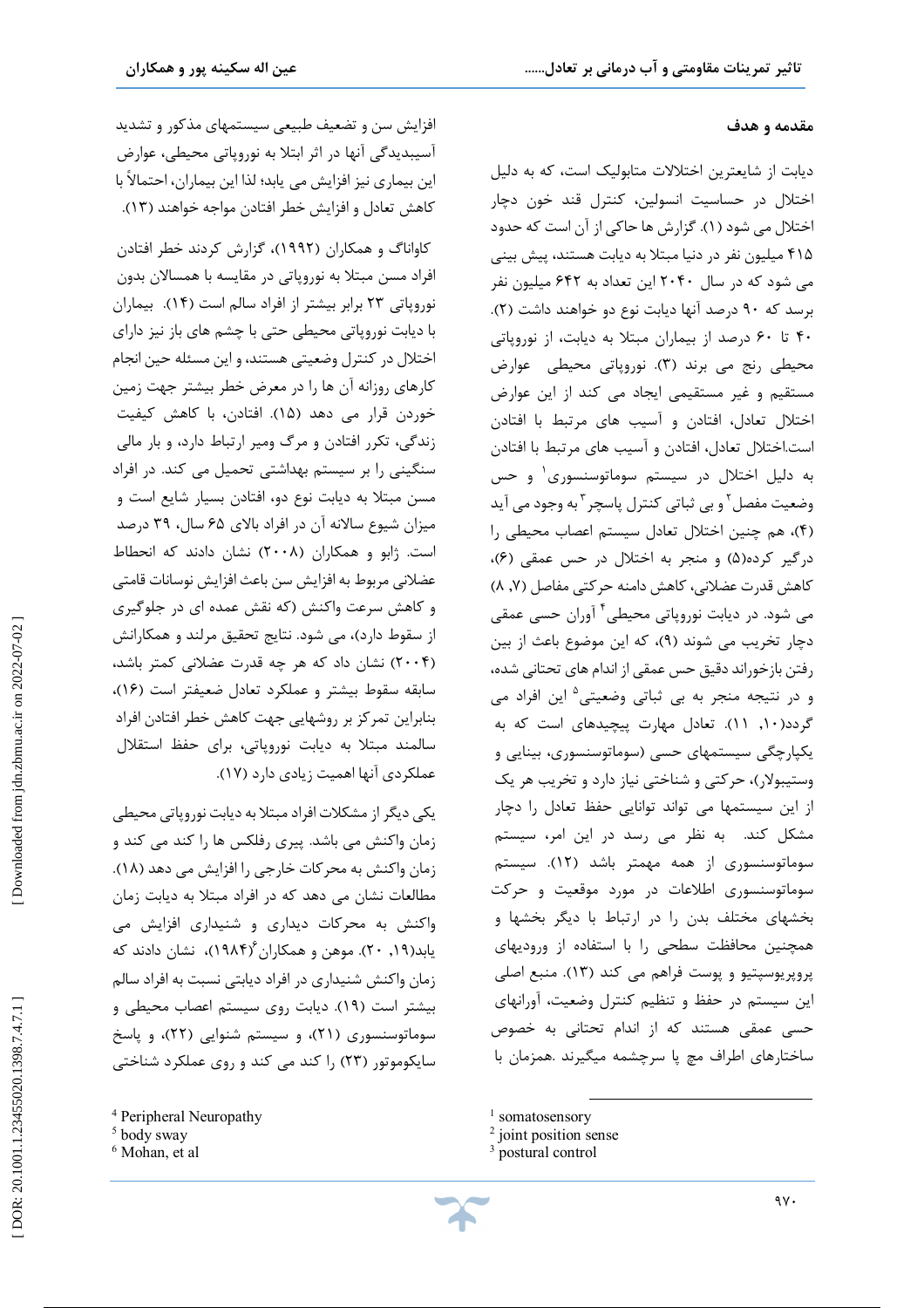، نیز تاثیر گذار است و این عوامل سبب می شود، که (24 ) روي زمان واکنش تاثیر بگذارد

فعالیت ورزشی امیدوارکننده ترین رویکرد در درمان اختلال تعادل بیماران مبتلا به دیابت است (۲۵). مطالعات گذشته فواید تمرینات ورزشی مختلف(قدرتی اندام تحتانی، تعادلی و تمرینات راه رفتن) را بر کاهش میزان افتادن بیماران دیابتی گزارش کرده اند (۲۶–۲۸). در سالها اخیر، تمرین در آب (به دلیل اینکه تمرین در آب محیط ایمنی را براي فعالیت افراد بیمار فراهم می کند، جایگزین مناسبی براي تمرینات در خشکی می باشد)، در نظر گرفته میشود. طبق نتایج تحقیقات پیشین، آب درمانی باعث کاهش درد، افزایش انعطاف پذیري عضلات، کاهش اسپاسم هاي عضلانی، افزایش قدرت و توان فرد (۲۹)، و همچنین در مقایسه با ورزش در خشکی، باعث کاهش ضربان قلب، بار<br>کاری قلب، افزایش میزان اکسیژن مصرفی در طول حرکات نسبت به می شود (۳۰, ۳۱). تمرین قدرتی، فعالیت در عضلاتی است که به طور پویا وزن (مقاومت)، حرکت می کنند. ضعف عضلانی یک اختلال شایع در سالمندان است (۳۲). بهبود قدرت اندام تحتانی نتیجه روشهای تمرینی میباشد که با افزایش پایداري تعادل در ارتباط است. در واقع فعالیت بدنی سالمندان عملکرد و جرم عضله آنها را در سطوح بالایی حفظ میکند. برخی از تغییرات مربوط به سن در سیستم تعادل ممکن است توسط حفظ شیوه زندگی فعال کاهش یابد (۳۳). مزایای تمرین قدرتی شامل افزایش جرم استخوان و عضله، قدرت عضله، انعطافپذیري، تعادل پویا، اعتماد به نفس، عزت نفس و افزایش امید به زندگی است (۳۴).

هدایتی و همکاران (۱۳۹۳) و فرحان و همکاران (۱۳۹۷) عنوان کردند، تمرین ورزشی مقاومتی در بیماران نوروپاتی<br>محیطی باعث افزایش قدرت عضلانی و تعادل می شود (۳۵) (۳۶). مطالعات نشان دادهاند که تمرینات ورزشی بخصوص تمریناتی که تعادل را به چالش می کشند می توانند از طریق بهبود انعطاف پذیری، تعادل، و قدرت عضلانی در كاهش خطر سقوط موثر باشند (۲۶, ۲۷, ۳۷). عدم فعالیت در افراد مبتلا به دیابت نوروپاتی محیطی عدم فعالیت منجر به تخریب پوست می شود (۳۸) و هم چنین در این گونه افراد عدم انجام فعالیت، سبب خطر بیشتر آسیب هاي

پوستی می شود (۳۹). بنابراین هدف از این پژوهش مقایسه تاثیر تمرین مقاومتی و تمرین در آب بر تعادل افراد مبتلا به دیابت نوروپاتی می باشد.

### **مواد و روش ها**

در این مطالعه ی کارآزمایی بالینی تصادفی ۳۰ زن مبتلا به دیابت نوروپاتی مراجعه کننده به مرکز تحقیقات دیابت استان کرمانشاه به روش نمونه گیري در دسترس مورد بررسی قرار گرفتند. از آزمودنیها فرم رضایتنامه کتبی<br>شرکت در تحقیق به عمل آمده و به صورت تصادفی ساده با استفاده از جدول اعداد تصادفی توسط شخص سوم در گروه های مختلف شامل گروه تمرین در آب (۱۰ نفر)، گروه تمرین مقاومتی (۱۰ نفر)، و گروه شاهد (۱۰ نفر)، قرار گرفتند. معیارهاي ورود به پژوهش شامل سن 40 تا 75 سال، نداشتن سابقه زخم پا، نشانه هاي عفونت، اختلالات نورولوژیک(به غیر از نوروپاتی دیابتی)، مشکلات ارتوپدی، جراحی اندام تحتانی یا بیماری قلبی-عروقی، داشتن قند کمتر از ۲۵۰mg/dl)، شاخص توده  $\rm{Hg}$ بدنی بین (7 $\rm{G/N-1}$ 7 بدنی بین ( - $\rm{G/N}$ 7 بین نشان دادن نوروپاتی ،140 110 تا mmHg/90 /٧٠mm توسط تست بررسی بررسی سرعت هدایت عصب حسی و حرکتی سورال و پرونئال، و نیز طبق معیارهای سازمان . (36 بهداشت جهانی (

معیارهاي خروج از مطالعه شامل ابتلا به زخم هاي دیابتیک، قند خون کنترل نشده، عفونت گوش داخلی،<br>مشکلات اسکلتی عضلانی، درد شدید مخل تعادل پا، بود. سه آزمودنی هاي گروه هاي تمرینی به مدت هشت هفته و جلسه در هر هفته به فعالیت ورزشی مختص هر پروتکل پرداختند. گروه شاهد هیچگونه تمرینی انجام نداده و تنها فعالیت هاي روزمره خود را انجام دادند.

پروتکل تمرینات تقویتی مطابق با مطالعات قبل بود، این تمرینات با هدف سازگاري هاي عضلانی اسکلتی و افزایش قدرت و توسعه و بهبود گشتاور مفصلی در افراد مسن بود . از شرکت کنندگان خواسته شد که سه ست را (41 ,40 ) با دوازده تکرار روي سه ماشین مختلف انجام دهند، این سه ماشین شامل ۱) اکستنش پا ۲)پرس پا ۳)پرس مچ پا. یک تکرار شامل بالا و پایین آوردن بار تحت کنترل در دو یا سه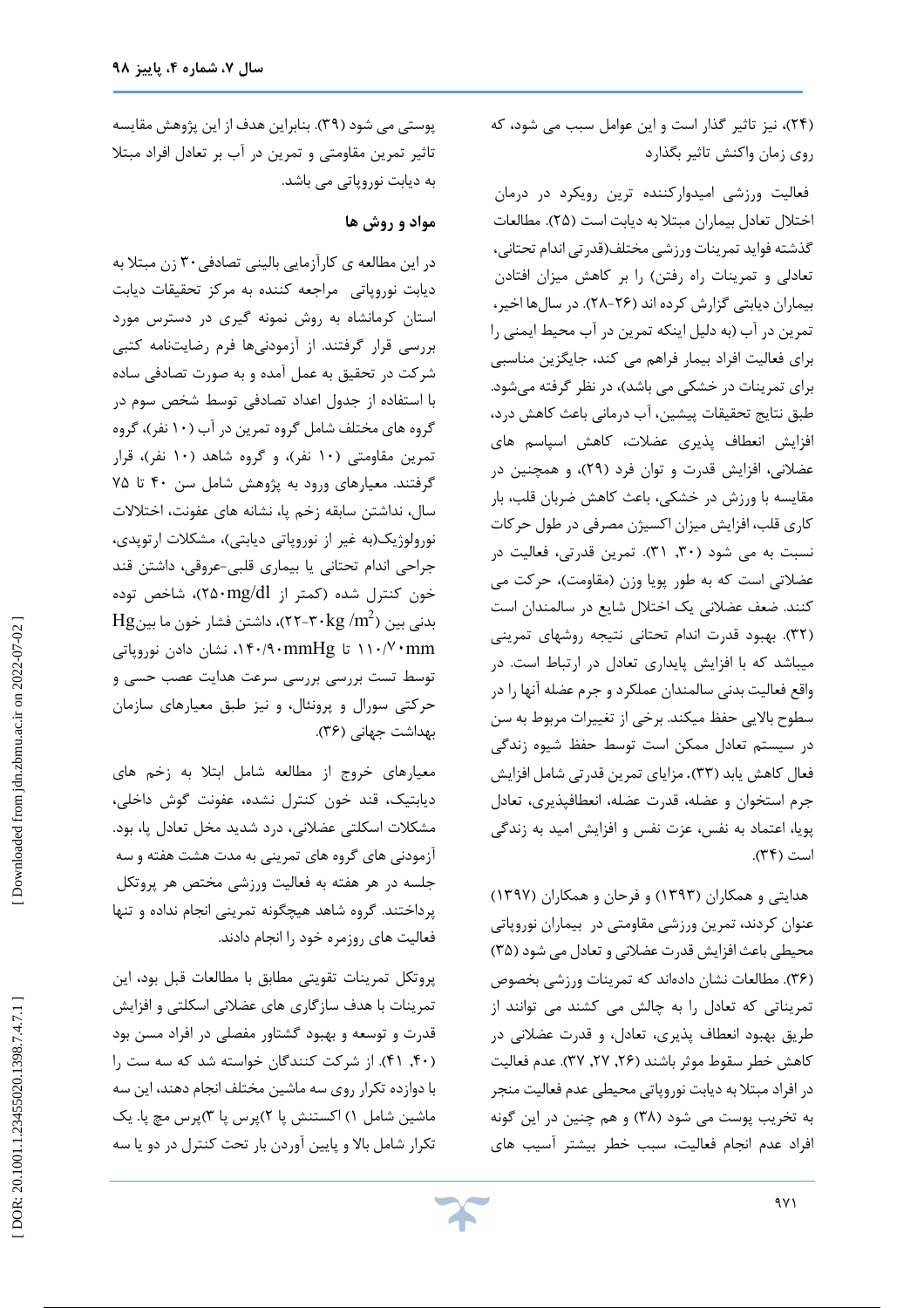ثانیه بود. اگر شرکت کنندگان می توانستند سه ست را در دوازده تکرار در یک جلسه تمرین انجام می دادند، هفته ي بعد بار افزایش پیدا می کرد. اگر 36 تکرار(سه ست 12 تکرار)، بدست نمی آمد، بار در همان حد باقی می می ماند و هفته ي بعد دستیابی به تکراري بیشتر از هفته ي قبل بود، در نهایت براي رسیدن به بهبود قدرت ، فرد باید سه ست را با دوازده تکرار در یک بار مناسب انجام می داد(۴۲).

پروتکل تمرینی براي گروه تمرین در آب 10 دقیقه گرم کردن(حرکات کششی و گرم کردن)، ۴۰ دقیقه تمرین در آب(قدم زدن و رقص، تمرين تعادلي، ايستادن روي پنجه، ا حرکت اسکوات ب روي پاشنه، زانو بلند راه رفتن تاندم و زانو ۶۰ درجه خم)، و ۱۰ دقیقه سرد کردن(راه رفتن و حرکات کششی) بود (۴۳, ۴۴). در طول هشت هفته گروه شاهد بغیر از فعالیت هاي معمول، هیچ نوع فعالیت ورزشی را تجربه نکرد. متغیرهای وابسته ۴۸ ساعت پیش و پس از اجراي پروتکل هاي مورد نظر اندازه گیري گردید.

آرزیابی متغیرهای پژوهش: به منظور ارزیابی تعادل ایستا<br>آزمودنی ها، از آزمون شارپند رومبرگ با پایایی ۰/۹۰-۰/۱۰ برای چشم باز و ۰/۷۷ -۱۷۶- برای چشم بسته و به منظور ارزیابی تعادل پویا از آزمون زمان برخاستن و رفتن با پایایی ۰/۹۹ استفاده شد (۴۵). در اجرای تست شارپند رومبرگ اندازه گیري تعادل ایستا) آزمودنی پاي برهنه بود، در حالی ) که یکی از پاها (پای برتر) جلوتر از پای دیگر بود و بازوها به طور ضربدری روی سینه قرار گرفتند. مدت زمان حفظ<br>این حالت با چشم باز و بسته امتیاز آزمودنی محسوب شد (۴۵). در اجراي آزمون زمان برخاستن و رفتن (اندازه گيري تعادل پویا) آزمودنی بدون استفاده از دستهایش از روی<br>صندلی بدون دسته برمی خاست، پس از طی کردن مسیر سه متری برمی گشت و دوباره روی صندلی مینشست. از آزمودنیها خواسته شد در سریعترین حالت ممکن و بدون دویدن ین عمل را تکمیل کنند و زمان کل آزمون ثبت شد. براي آشنایی با آزمونها، آزمودنیها قبل از ثبت آزمونها، هر کدام سه بار این عمل را تمرین کردند. سپس هر آزمودنی سه بار آزمون را اجرا کرد و میانگین این سه آزمون به عنوان رکورد او ثبت شد (۴۵). به منظور ارزیابی زمان از واکنش ساده شرکت کننده بر روي سوئیچ مت ایستاده و او درخواست می شود که در پاسخ به محرك نور، به سرعت

بالا بپرد. زمان سپري شده از چشمک زدن نور تا ناپدید شدن فشار کف پایی روي سوئیچ مت به عنوان زمان واکنش ثبت می شد (۴۶).

جهت ارزيابي زمان واكنش انتخابي شركت كنندگان بر روي یک پلت فرم سیاه (۰٫۸× ۰٫۸ متر) قرار گرفتند که دارای چهار پانل مستطیلی (۱۳ × ۳۲ سانتیمتر) بود، یک جلوی هر پا و دیگری در طرفین هر پا (۲۲). یک پانل به صورت تصادفی در هر تلاش روشن می شود و شرکت کنندگان باید هر چه سریعتر بر روي پانل روشنا شده پا بگذارد. جهت تعیین زمان تماس پا، هر پانل داراي سویچ فشار بود. بعد از ۴ تا ۸ آزمایش تمرین، ۲۰ آزمایش با ۵ آزمایش در هر پانل انجام شد. زمان واکنش انتخابی به عنوان دوره زمانی بین نور پانل و تماس پا با آن اندازه گیری شد. میانگین زمان آزمایش ۲۰ مورد در تجزیه و تحلیل مورد استفاده قرار گرفت (۴۶).

روش تجزیه و تحلیل آماري: براي بررسی نرمال بودن توزیع داده ها از آزمون شپیروویلک استفاده گردید. پس از اطمینان از نرمال بودن داده ها، از آزمون ANCOVA به منظور بررسی تغییرات بین گروهی با حذف اثر پیش آزمون استفاده شد. دادههاي جمع آوري شدهدر نرم افزار SPSS نسخه ۲۱ مورد تجزیه و تحلیل قرارگرفت. معنی داری داده ها در سطح آلفا ۰/۰۵ در نظر گرفته شد.

# **یافته ها**

میانگین و انحراف معیار متغیرهاي سن، قد، وزن و شاخص توده ي بدن در سه گروه در جدول یک ارائه شده است. بر اساس جدول یک، بین سه گروه در هیچیک از ویژگیهای<br>فردی (میانگین سن، قد، وزن و شاخص توده بدنی) اختلاف ) .جدول شماره 1 (p > 0 .05 آماري معنیداري نداشتند ( میانگین و انحراف معیار سن ۶۸/۸۳٬۶/۰۹ سال و قد ۱۵۸/۸۶۶(۷/۰۸) سانتی متر، وزن (۶۵/۱۶(۵/۰۶ کیلو گرم، شاخص توده بدنی (۲۵/۹۰،۰/۶۴ کیلوگرم بر متر مربع را در سه گروه تمرینات در آب(۱۰ نفر)، تمرینات مقاومتی (۱۰ نفر)، و گروه شاهد (۱۰ نفر)،) نشان می دهد.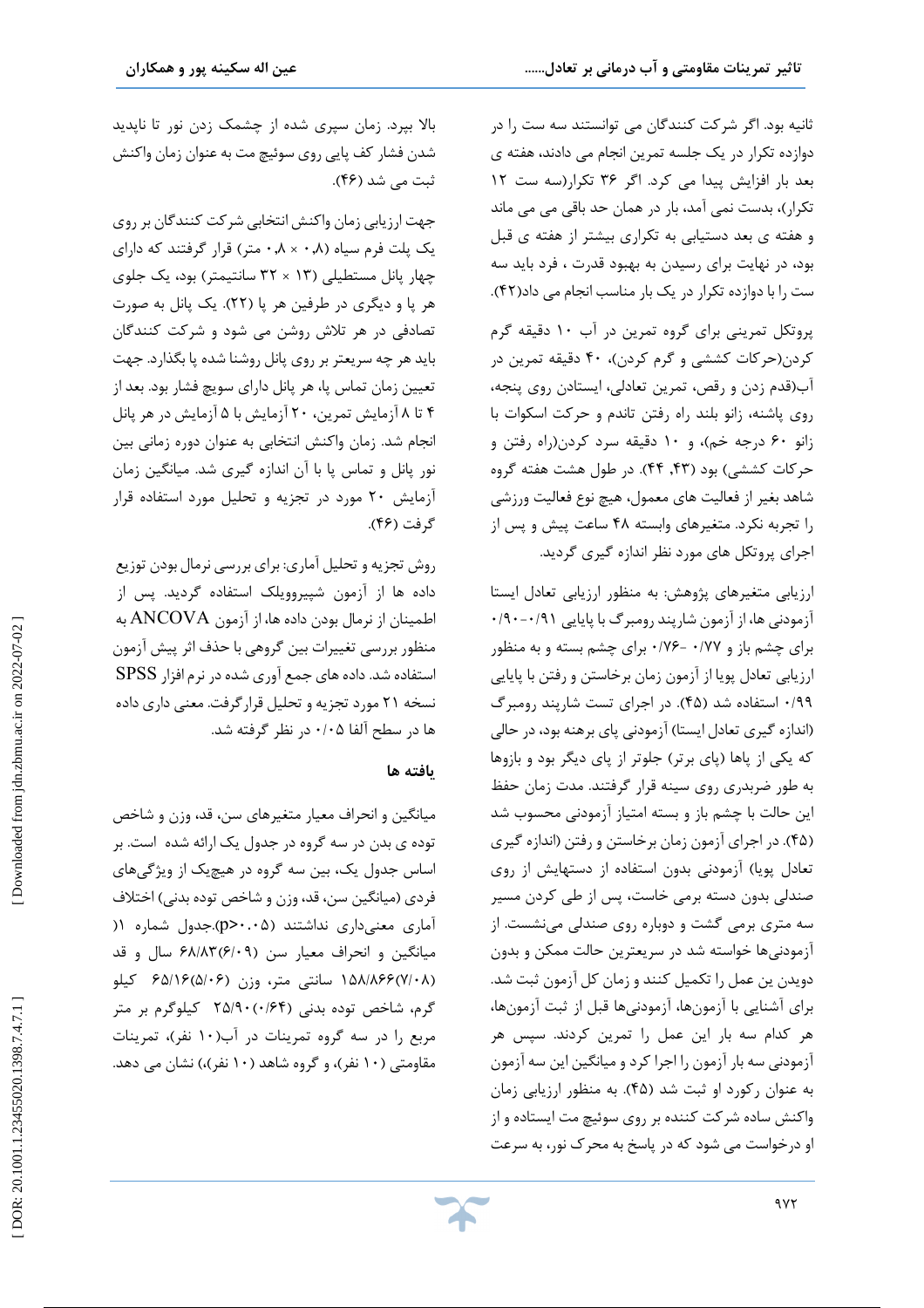|                 | گروه شاهد(۱۰نفر)                                      | گروه تمرینات مقاومتی(۱۰نفر)                                                  | گروه تمرین در آب (۱۰نفر)                    | متغيرها             |
|-----------------|-------------------------------------------------------|------------------------------------------------------------------------------|---------------------------------------------|---------------------|
| .199.           | $59/7 \cdot (9/1)$                                    | $99/9.$ (۴/۳۷)                                                               | $9\lambda$ / $9\cdot$ ( $9$ / $7\gamma$ )   | سن (سال)            |
| $\cdot$ /\YA    | $1\Delta f/\cdots$ (1./.f)                            | $\sqrt{2}$ $\sqrt{7}$ $\cdot$ $\left(\frac{\Delta}{r} \cdot \sqrt{2}\right)$ | $109/T \cdot (F/\cdot V)$                   | قد (سانتی متر)      |
| ۰/۴۴۲           | $55/9 \cdot (1)/57$                                   | $F\Delta/\Upsilon$ $\cdot$ $(V/\cdot)$                                       | $f(\gamma/\gamma \cdot (\gamma/\gamma))$    | وزن(کیلوگرم)        |
| $\mathcal{C}$ . | $\Gamma \Delta / \Lambda$ ( $\Gamma / \Gamma \cdot$ ) | $\Gamma \Delta / \cdot \Gamma (\Upsilon / \cdot \Upsilon)$                   | $Y\Delta/\varphi\setminus (Y/\cdot\varphi)$ | شاخص توده           |
|                 |                                                       |                                                                              |                                             | $(\rm Kg/M^2)$ ېدنى |

**: میانگین و انحراف معیار متغیرهاي سن، قد، وزن و شاخص توده ي بدن در سه گروه جدول شماره1**

Ï **: مقایسه میانگین متغیر هاي تعادل ایستا، تعادل پویا، زمان واکنش ساده و زمان واکنش انتخابی بیماران نوروپاتی دیابتی در جدول شماره 2 گروههاي مورد مطالعه قبل و بعد از مداخله** 

| سطح"                                             | گروه شاهد(۱۰ نفر)                                             | گروه تمرينات ورزشي                                          | گروه تمرین درآب (۱۰ نفر)                                     | مرحله                      | متغيرها (ميانگين |
|--------------------------------------------------|---------------------------------------------------------------|-------------------------------------------------------------|--------------------------------------------------------------|----------------------------|------------------|
| معنی داری                                        |                                                               | قدرتی(١٠ نفر)                                               |                                                              |                            | و انحراف معيار)  |
| بين گروهي                                        |                                                               |                                                             |                                                              |                            |                  |
| $\cdot/\cdot$ YF                                 | $\Delta \Upsilon/\Upsilon$ + $\pm \Upsilon \Delta/\Upsilon$ . | <b>AT/FV ±1٣/٨۵</b>                                         | $\Delta \Upsilon/\Upsilon \cdot \pm \Upsilon/\Lambda \Delta$ | قبل مداخله                 | أزمون شارپند     |
|                                                  | TV/FA ±1F/FT                                                  |                                                             | **************                                               | بعد مداخله                 | رومبرگ چشم باز   |
|                                                  | $T = \cdot / \sqrt{r} p = -\sqrt{r} p$                        | $T = \cdot / \cdot \cdot \tau p = -\frac{\epsilon}{T}$      | $T = \cdot / \cdot \cdot \cdot p = -\frac{V}{V}$             | درون گروهي $\mathrm{P}$    | + تعادل ايستا    |
| $^*$ $\cdot$ $\mid$ $\cdot$ $\uparrow$ $\varphi$ | $51/TA \pm \Delta Y/7V$                                       | $\Delta\lambda/\text{Q} \pm \text{YY} \cdot \text{Q}$       | <b>QA/9Q ±۲۲/16</b>                                          | قبل مداخله                 | آزمون شارپند     |
|                                                  | TQ/FA ±1A/AT                                                  | (۲۰/۶۳) ۵۴/۶۶                                               | ** $ΔΔ/γ$ ( $γ$ ) $/λ$ )                                     | بعد مداخله                 | رومبرگ چشم       |
|                                                  |                                                               |                                                             |                                                              |                            | بسته + تعادل     |
|                                                  | $T = \cdot / \sqrt{r} p = -\sqrt{r} \sqrt{r}$                 | $T = \cdot / \cdot \cdot \cdot p = -\Delta / \sqrt{5}$      | $T = \cdot / \cdot \cdot \cdot p = - \cdot / \delta$         | درون گروهي $\mathrm{P}$ ** | ايستا            |
| $\cdot/$ \ \ \                                   | $Y \Delta / \cdot 1 \pm 19 / \Lambda$                         | $Yf/9f \pm Y/79$                                            | <b>TF/9F ±V/7F</b>                                           | قبل مداخله                 | تعادل پويا       |
|                                                  | <b>IV/ TI ± ٣/٨٣</b>                                          | $Y \cdot (9Y \pm 9)Y \Delta$                                | $\Delta$ - \V+ V7\7**                                        | بعد مداخله                 |                  |
|                                                  | $T = \cdot$ $/ \tau \cdot \nu$ $p = -\frac{1}{\tau \epsilon}$ | $T = \cdot \wedge \tau \wedge p = -\wedge \mathcal{F} \tau$ | $T = \cdot / \cdot \cdot \tau$ $p = -\frac{\epsilon}{\pi}$   | درون گروهي $\mathrm{P}$    |                  |
| $\cdot/\bigwedge$                                | $Y/9V \pm Y/\cdot Y$                                          | $Y/\Delta Y \pm \cdot 191$                                  | $Y/\Delta Y \pm \cdot$ /۶۱                                   | قبل مداخله                 | آزمون ارزيابي    |
|                                                  | $Y/Y \rightarrow \pm 1/T$                                     | $\gamma/\cdot f \pm \cdot/\cdot f$                          | ****/17 ± . /۶۴                                              | بعد مداخله                 | زمان واكنش ساده  |
|                                                  | $T = -10Yf p = -10A$                                          | $T = \cdot$ / $\cdot \tau \tau$ p=- $\tau$ /۵۲              | $T = \cdot / \cdot \cdot \wedge p = -\tau / \tau \wedge$     | درون گروهي $\mathrm{P}$ ** |                  |
| $\cdot/\cdot$ ۳.                                 | $99/7A \pm 71/70$                                             | $157/51 \pm 79/11$                                          | $1177/FT \pm 79/11$                                          | قبل مداخله                 | أزمون ارزيابي    |
|                                                  | (۲۰۱۶۵) ۶۴/۱۷                                                 | $*$ ۹۵/۱۷ (۴۰/۶۱)                                           | $*$ $(YY Y)$ $(YY Y)$                                        | بعد مداخله                 | زمان واكنش       |
|                                                  | $T = \cdot 77 \cdot p = -177$                                 | $T = \cdot / \cdot \cdot \cdot p = -\Delta / \tau$          | $T = \cdot / \cdot \cdot \cdot p = -\frac{1}{\sqrt{5}}$      | درون گروهي $\mathrm{P}$    | انتخابى          |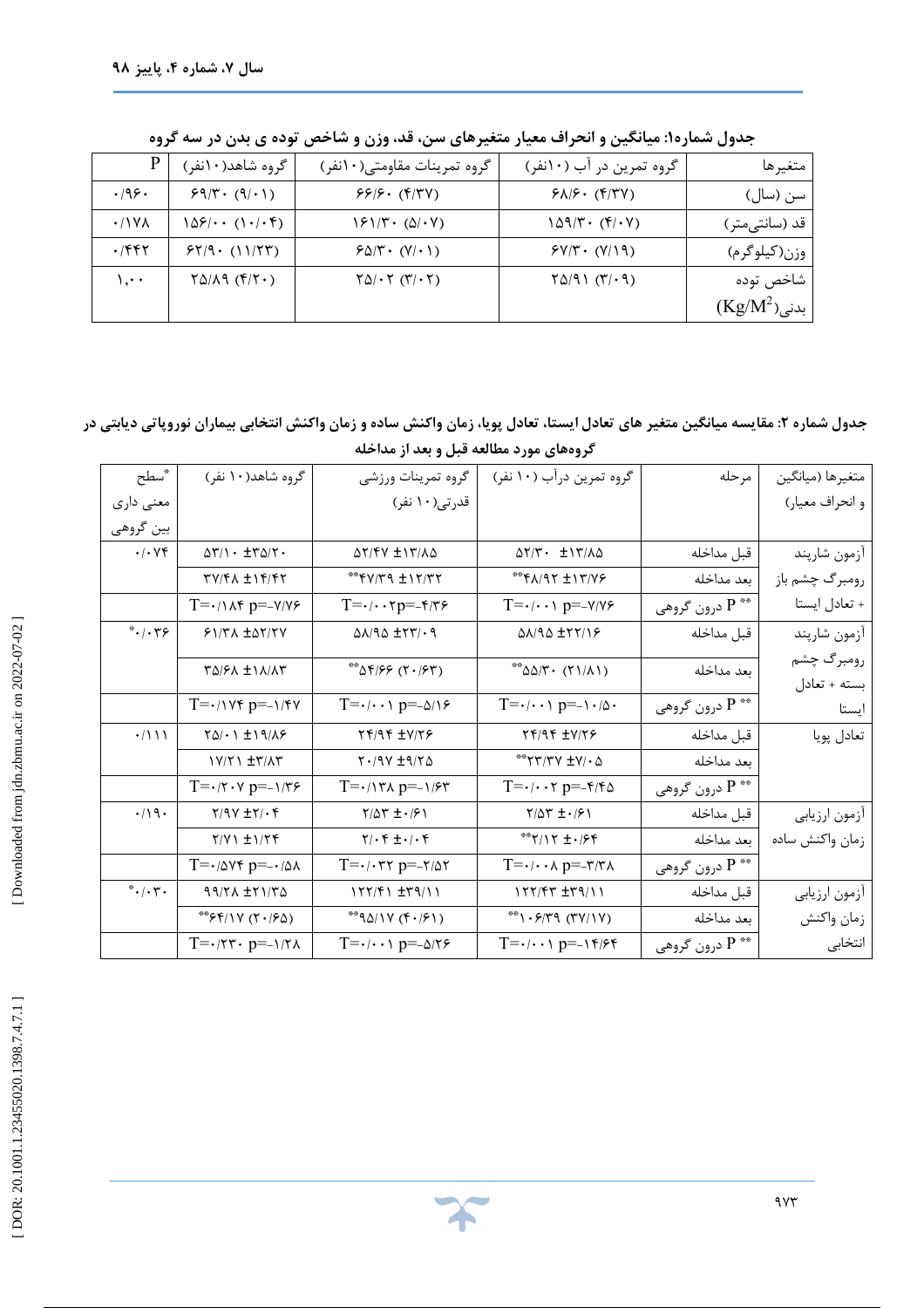جدول شماره ۲ (میانگین و انحراف معیار مقادیر شاخص های تعادل ایستا، تعادل پویا، زمان واکنش ساده و زمان واکنش انتخابی بیماران نوروپاتی دیابتی در قبل و بعد از مداخله در گروههای تمرینات در آب و گروه تمرینات مقاومتی و گروه را نشان می دهد).جدول شماره ۲ (نشان می دهد که بین سه گروه بعد از مداخله نسبت به قبل از مداخله تفاوت آماري معنیداري براي متغیرهاي تعادل ایستا با چشمان باز، تعادل پویا، زمان واکنش ساده بیماران نوروپاتی دیابتی وجود نداشت و تغییرات در نمرات این آزمونها در هیچ از یک از سه گروه معنیدار نشد). (نشان می دهد که براي آزمون <p (جدول شماره 2 0 /05 ) شارپند رومبرگ با چشم بسته + تعادل ایستا و همچنین برای آزمون ارزیابی زمان واکنش انتخابی اختلاف معنی داري بین گروهها وجود داشت). جدول شماره ۲ (نشان می دهد که در داخل گروههاي مداخله، مقایسه میانگین متغیرهاي مورد مطالعه، قبل و بعد از انجام مداخله در گروه های مداخله (آب درمانی و تمرینات مقاومتی) تغییر معنیداری داشته است) (نشان می دهد که در گروه کنترل، >p (جدول شماره 2 0 /05 ) مقایسه ی متغیرهای مورد مطالعه قبل و بعد از انجام مداخله .(p > 0 /05 براي هیچ یک از متغیرهاي مطالعه معنی دار نبود) (

### **بحث و نتیجه گیري**

یافته ها نشان داد، تمرینات تقویتی و آب درمانی با توجه به میانگین تعادل ایستا و پویا گروه هاي آزمایش نسبت به گروه کنترل، موجب بهبود معنادار تعادل ایستا و پویا در گروه هاي آزمایش شده است. این نتایج با یافته هاي فرحان و همکاران، هدایتی و همکاران، کارگرفرد و همکاران، اولویرا و همکاران<sup>۷</sup> (۲۴،۲۳،۳۸)، همسو و هماهنگ بود.

فرحان و همکاران (۱۳۹۷) در پژوهشی به بررسی تاثیر تمرین ترکیبی (تعادلی، قدرتی، انعطافی و راه رفتن) بر احتمال افتادن زنان سالمند مبتلا به نوروپاتی تعادل و محیطی دیابتی پرداختند، که نتایج نشان داد که انجام تمرین ترکیبی باعث بهبود تعادل و کاهش احتمال افتادن زنان سالمند مبتلا به نوروپاتی محیطی دیابتی می شود؛

 $\overline{a}$ 

 $9Yf$ 

بنابراین به منظور بهبود تعادل و کاهش احتمال افتادن این بیماران مداخله درمانی مفیدی است (۳۶). هم چنین هدایتی و همکاران در پژوهشی به بررسی تاثیر تمرین مقاومتی بر تعادل ایستا و پویا و قدرت عضلات پا در زنان دیابتی داراي نوروپاتی محیطی پرداختند که نتایج نشان داد، که انجام هشت هفته برنامه ورزشی مقاومتی در زنان دیابتی داراي نوروپاتی محیطی باعث افزایش تعادل می شود (۳۵). در پژوهش کارگرفرد و همکاران، نتایج نشان داد که ورزش درمانی در آب میتواند به عنوان یک روش درمانی مفید و مؤثر در جهت بهبود تعادل و به دنبال آن بهبود در عملکرد روزانه بیماران مورد استفاده قرار گیرد (۴۷). در مطالعه ای، اولویرا و همکاران^(۲۰۱۴)،به بررسی (۴۷). در مطالعه ای، اولویرا و همکاران^(۲۰۱۴)،به بررسی<br>تمرینات آبی بر تعادل ایستا و پویای زنان سالمند پرداختند. نتایج این مطالعه ، اهمیت فعالیت جسمانی در آب را در بهبود تعادل افرادى که سابقه فعالیت منظم ورزشى نداشتند، نشان داد و بیان کرد که تمرینات ترکیبی با تأکید بر تمرین چندین حس درگیر در تعادل مى تواند در بهبود تعادل مؤثرتر از تمریناتى باشد که تنها تعادلى، انعطاف پذیری، هوازی و غیره هستند (۴۸).

در تبیین یافته هاي این پژوهش و همسو با پژوهش هاي ذکر شده میتوان گفت: از جمله دلایل در افزایش تعادل<br>ناشی از تمرینات تقویتی تسهیل و همزمان سازی واحدهای حرکتی تند انقباض و بزرگ (۴۹)، تحریک دوک های عضلانی، کاهش اثر خودمهاری اندام های وتری گلژی و هم چنین افزایش در هماهنگی عضلات درگیر در فعالیت های<br>هم انقباضی بیان شده است. با تحریک دوک های عضلانی، انقباض عضلانی باعث افزایش فعالیت اعصاب وابران گاماي موجود در دوک ها می شود و افزایش این حساسیت در دوك ها حس وضعیت مفصل را بهبود می بخشد که در کنترل (۵۰)، مفصل دلایل فیزیولوژیکی برای بهبود قدرت احتمالا به علت تغییرات عصبی است که به کارکرد موثر<br>Oliveira et all <sup>2</sup>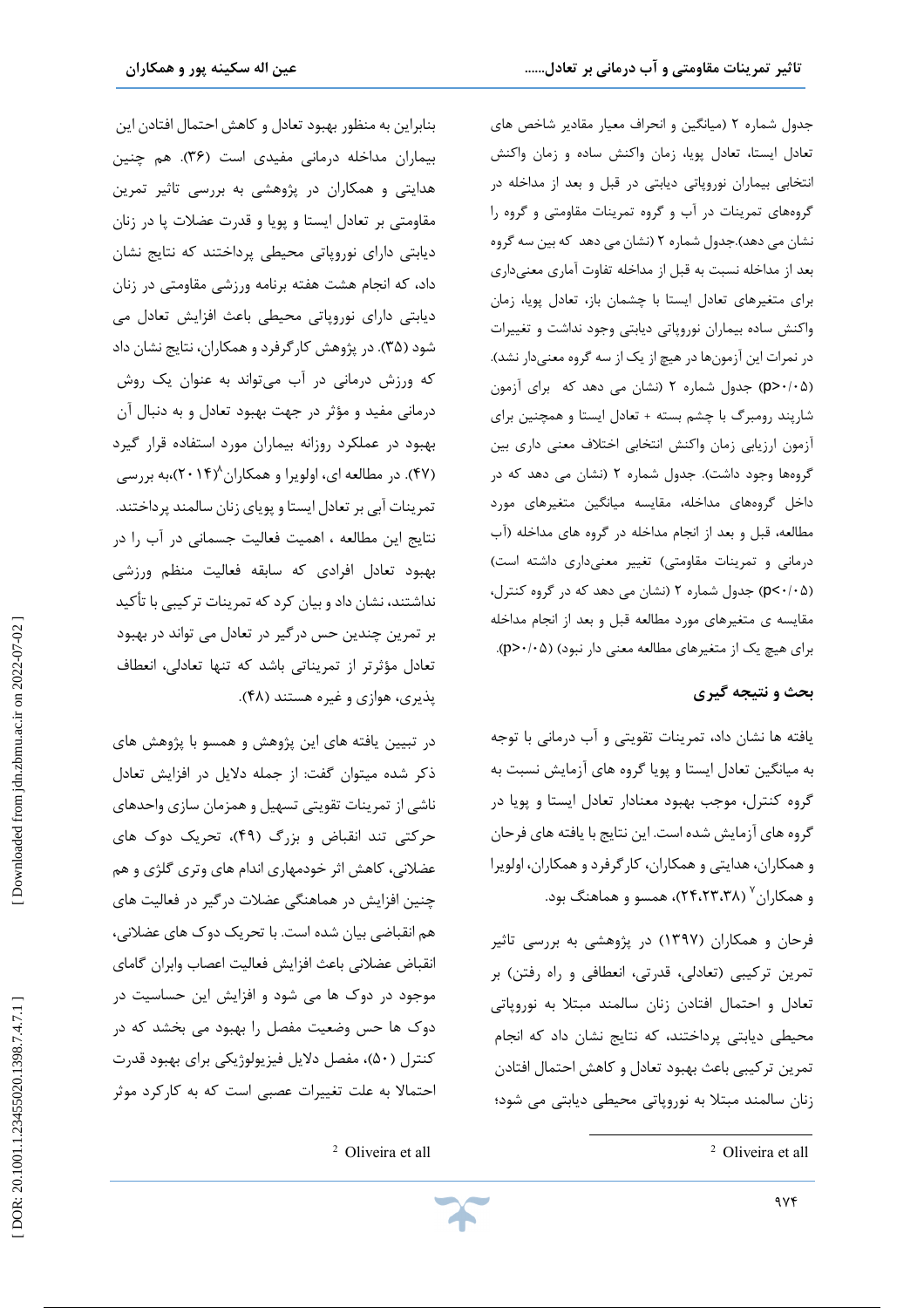بررسی قرار داد. نتایج تحقیق نشان داد که قبل از تمرین، گروه نوروپاتی دیابتی در مقایسه با افرد دیابتی داراي خطر سقوط بیشتر، زمان واکنش آهسته تر (دست)، سرعت راه رفتن آرام تر هستند. بعد از تمرین، زمان واکنش دست / پا سرعت پیاده روي سریع تري براي هر دو گروه بهبود و حاصل شد. در حالی که خطر سقوط به طور قابل ملاحظه اي کاهش نمی یابد، تغییرات مشاهده شده در راه رفتن، زمان واکنش و معیارهای تعادلی نشان می دهد که ورزش هوازي از شدت هاي مختلف براي بهبود وضعیت دینامیکی در سالمندان با و بدون نوروپاتی مفید است (۵۵). هم چنین نامدار طجری و همکاران (۱۳۹۵)، در پژوهشی به بررسی اثر آموزش نوروفیدبک بر تعادل و زمان واکنش ورزشکاران دوومیدانی پرداختند که نتایج نشان داد که آموزش نوروفیدبک را میتوان براي بهبود برخی از تواناییهاي ادراکی حرکتی ورزشکاران، مانند تعادل و زمان واکنش به کار برد(۵۶). پژوهش داپل میر و وبر(۲۰۱۱)، نیز نشان داده شد که تمرینات نوروفیدبک منجر به افزایش دامنه ي شده است و زمان عکس العمل کاهش می یابد  $\text{SMR}^{\text{11}}$ (۵۷).

در تبیین یافته هاي این پژوهش و همسو با پژوهش هاي ذکر شده میتوان گفت: از جمله دلایل بهبود زمان واکنش<br>ساده و انتخابی پس از تمرینات تقویتی و آب درمانی می توان به موارد زیر اشاره کرد. افزایش در غلظت هاي پلاسمای محیطی کاتکولامین ها، آدرنالین ها، و نورآدرنالین در مدت فعالیت بدنی موجب تغییرات در سیستم عصبی مرکزي(CNS)، مي شوند، به نظر مي رسد اين افزايش در . (58 CNS براي بالا بردن سطح انگیختگی می باشد ( فعالیت بدنی باعث افزایش درجه حرارت خون شده که به نوبه خود منجر به افزایش در سرعت انتقال عصبی می شود(۵۹). تاثیر فعالیت بدنی بر عملکرد مغز از طریق

<sup>11</sup> sensorimotor rhythm

عضله، افزایش فعال سازي عصبی، افزایش همزمانی انقباض نورون های حرکتی و کاهش عمل مهاری اندام وتری گلژی منجر شده است (۵۱). هم چنین در تبیین یافته های این پژوهش و همسو با پژوهش هاي ذکر شده میتوان گفت: از جمله دلایل در افزایش تعادل ناشی از تمرینات در آب آن است که شرایط محیطی آب به گونه اي است که اجازه مى دهد تا افراد دامنه وسیعى از حرکات را بدون افزایش خطر افتادن یا آسیب انجام دهند. ضمن این که محیط محافظ آب اجازه حفظ یک وضعیت مستقیم و صاف را به طور مستقل به افراد سالمند مى دهد (۵۲). نیروهاى بر هم زننده ثبات و تعادل در آب نیز محیط مناسبی را برای فعالیت هاى تعادلى و به چالش كشیدن سیستم هاى درگیر در تعادل فراهم مى کنند. همچنین به علت افزایش زمان عکس العمل این گونه تمرینات براى افراد دچار نقصان در تعادل مناسب است؛ چرا که به علت خاصیت ویسکوزیته آب حرکات آهسته تر صورت می گیرد و در نتیجه افراد مدت زمان بیشتری جهت ایجاد پاسخ و عکس العمل اختیار دارند(۵۳). تکرار و سرعت حرکات نیز ممکن است باعث افزایش قدرت و استقامت و نیز بهبود انعطاف پذیری و زمان .(54 عکس العمل باشد (

یافته ها نشان داد، تمرینات تقویتی و آب درمانی با توجه به میانگین زمان واکنش ساده و انتخابی گروه هاي آزمایش نسبت به گروه کنترل، موجب بهبود معنادار زمان واکنش ساده و انتخابی در گروه هاي آزمایش شده است.

این نتایج با یافته های موریسون<sup>۹</sup> و همکاران، نامدار طجری و همکاران، پژوهش داپل میر و وبر،(۴۴،۴۴،۴۵)، همسو و هماهنگ بود. موریسون <sup>۱۰</sup> و همکاران (۲۰۱۴) در مطالعه اي اثر 12 هفته تمرین ورزشی هوازي را بر روي پیاده روي، تعادل، زمان واکنش و شاخص های خطر سقوط در افراد سالمند مبتلا به دیابتی با / بدون نوروپاتی محیطی مورد

 $\overline{\phantom{a}}$ 

<sup>9</sup> - Morrison et all

<sup>&</sup>lt;sup>10</sup>- Morrison et all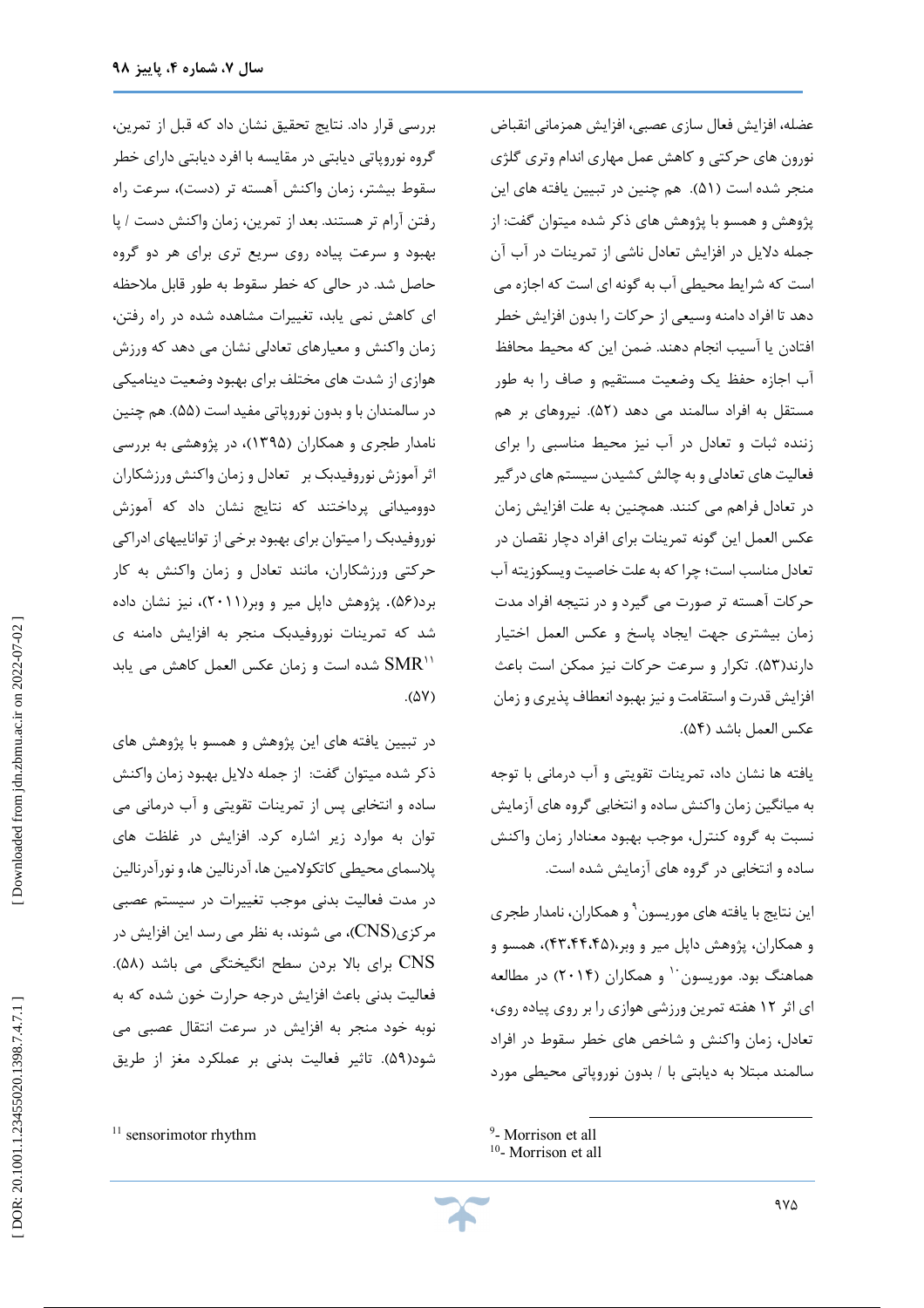آزمایشات حیوانی صورت گرفته است. فعالیت بدنی منجر به افزایش مقادیر کلسیم پلاسما نیز به مغز منتقل می شود. این فرایند به نوبه ی خود، ترکیب و سنتز دوپامین مغز را از طریق یک سیستم وابسته به کالمودولین افزایش می دهد سطوح افزایش یافته دوپامین عملکردهاي مختلف مغز را و هماهنگ و یکپارجه می کند (۶۰). این مطلب نیز می تواند توجیه مناسبی براي افزایش سرعت پردازش اطلاعات که در سیستم عصبی مرکزي رخ می دهد، باشد. هم چنین ممکن است تاثیر مثبت فعالیت بدنی متوسط بر زمان .(61 واکنش، مربوط به سرعت پردازش شناختی باشد (

نتايج فرضيه ی تاثير تمرين در آب و تمرين مقاومتی بر زمان واکنش ساده و انتخابی با نتیجه ی اویس و اسپینکر ۱٬<sup>۲</sup>(۲۰۰۱)، همخوانی ندارد (۶۲). در این پژوهش که طی آن 21 نفربا سن 56 تا 55 سال با سه شدت مختلف بر روي دوچرخه کارسنج فعالیت می کردند. محقیقین دریافتند بعد از یک فعالیت 10 دقیقه اي با شدت هاي کم(۴۵ درصد حداکثر اکسیژن مصرفی<sup>۱۳</sup>)، متوسط(۶۰ درصد حداکثر اکسیژن مصرفی) و زیاد (۷۵ درصد حداکثر اکسیژن مصرفی)، هیچ تغییری در زمان واکنش ساده و انتخابی آزمودنی ها ایجاد نشده است. باید در نظر داشت<br>تحقیقات نامبرده از فعالیت بدنی متوسط و یا فزاینده استفاده کرده اند و دقیقا به آستانه لاکتات اشاره نمی کنند. هم چنین جامعه آماری از لحاظ سن و نوع فعالیت بدنی، متفاوت می باشد که می تواند جزء دلایل متفاوت بودن نتایج باشد. نکات برجسته ي این تحقیق این است که تا آنجایی که ما مطالعه کردیم هنوز تحقیقی ارائه نشده است که به بررسی همزمان دو متغییر(تمرین تقویتی و تمرین در آب) بر روي تعادل و زمان واکنش در افراد مبتلا به دیابت نوروپاتی بپردازد، هم چنین تا آنجایی که ما مطالعه کردیم هنوز تحقیقی به بررسی زمان واکنش در افراد مبتلا به دیابت نوروپاتی نپرداخته است.

بنابراین اثرات مفید تمرینات و فعالیت های ورزشی از جمله فعالیت در آب و تمرینات تقویتی بر بهبود زمان واکنش ساده و انتخابی را می توان به نتیجه بهبود در سازگاری عصبی و فیزیولوژیکی نسبت داد.

# **نتیجه گیري**

یافته هاي پژوهش حاضر اهمیت و ضرورت ارائه ي راهکارهایی براي بهبود تعادل و زمان واکنش ساده و انتخابی را براي بیماران مبتلا به دیابت نوروپاتی نشان می دهد. با توجه به اینکه در این بیماران تعادل و زمان واکنش دچار اختلال می شود، میتوان با تمرینات تقویتی و تمرین در آب سبب بهبود تعادل در این بیماران شد. این مطالعه می تواند در توجه و ارائه راهکارهایی در این حوزه مفید واقع گردد. از جمله محدودیت هاي پژوهش حاضر می توان به کم بودن حجم نمونه، عدم کنترل دقیق فعالیت هاي بدنی روزانه ي آزمودنی ها و هم چنین عدم استفاده از نمونه گیري تصادفی که تعمیم پذیري نتایج مطالعه را کاهش می دهد، اشاره کرد. انتخاب نمونه پژوهش با روش نمونه گیري در دسترس اجراي پژوهش را با اندکی مشکل روبرو ساخت. با توجه به اثر بخش بودن تمرینات تقویتی و تمرین در آب بر تعادل و زمان واکنش در بیماران دیابت نوروپاتی محیطی، میتوان به عنوان شیوه اي مناسب از این تمرینات در بهبود تعادل در این بیماران استفاده کرد. هم چنین، استفاده از این تمرینات در جهت بهبود تعادل و زمان واکنش در افراد مسن و سایر بیمارانی که نقص تعادل دارند، پیشنهاد می گرد. و هم چنین میتوان این تمرینات را با تمرینات دیگري که سبب بهبود تعادل می شود، مقایسه کرد.

**قدردانی تشکر و**

 $\overline{a}$ <sup>12</sup> Oweis and Spinkes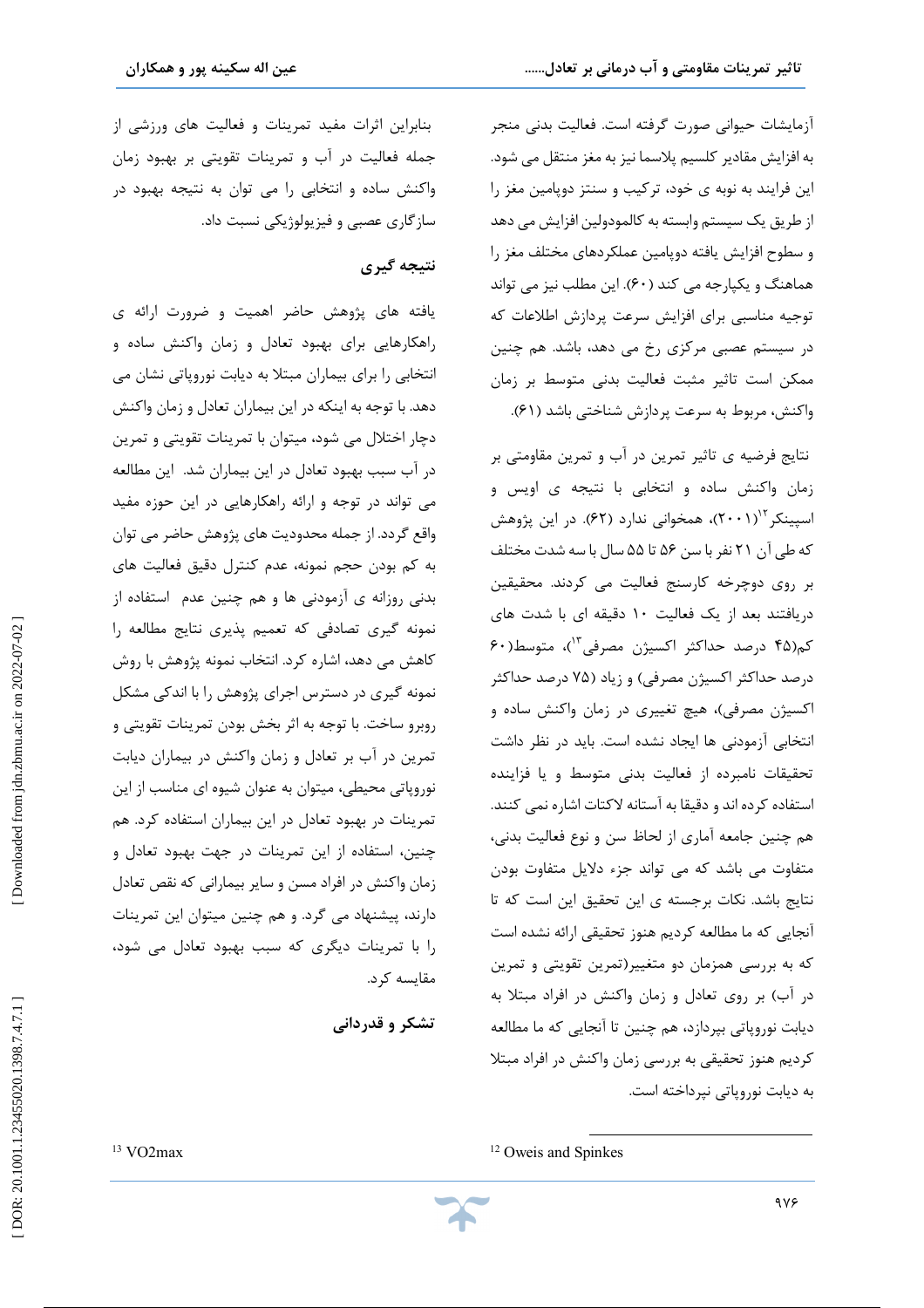بدین وسیله از کلیه مشارکت کنندگان که در انجام این مطالعه همکاری نمودند، تشکر و قدردانی به عمل می آید. تحقیق حاضر با کد .1397.411REC.KUMS.IR در کمیته اخلاق در پژوهش علوم پزشکی کرمانشاه و با کد 10N20170114031942IRCTدر سامانه ثبت کارآزمایی بالینی ایران ثبت گردید.

**تضاد منافع** 

هیچگونه تضاد منافعی بین نویسندگان وجود ندارد

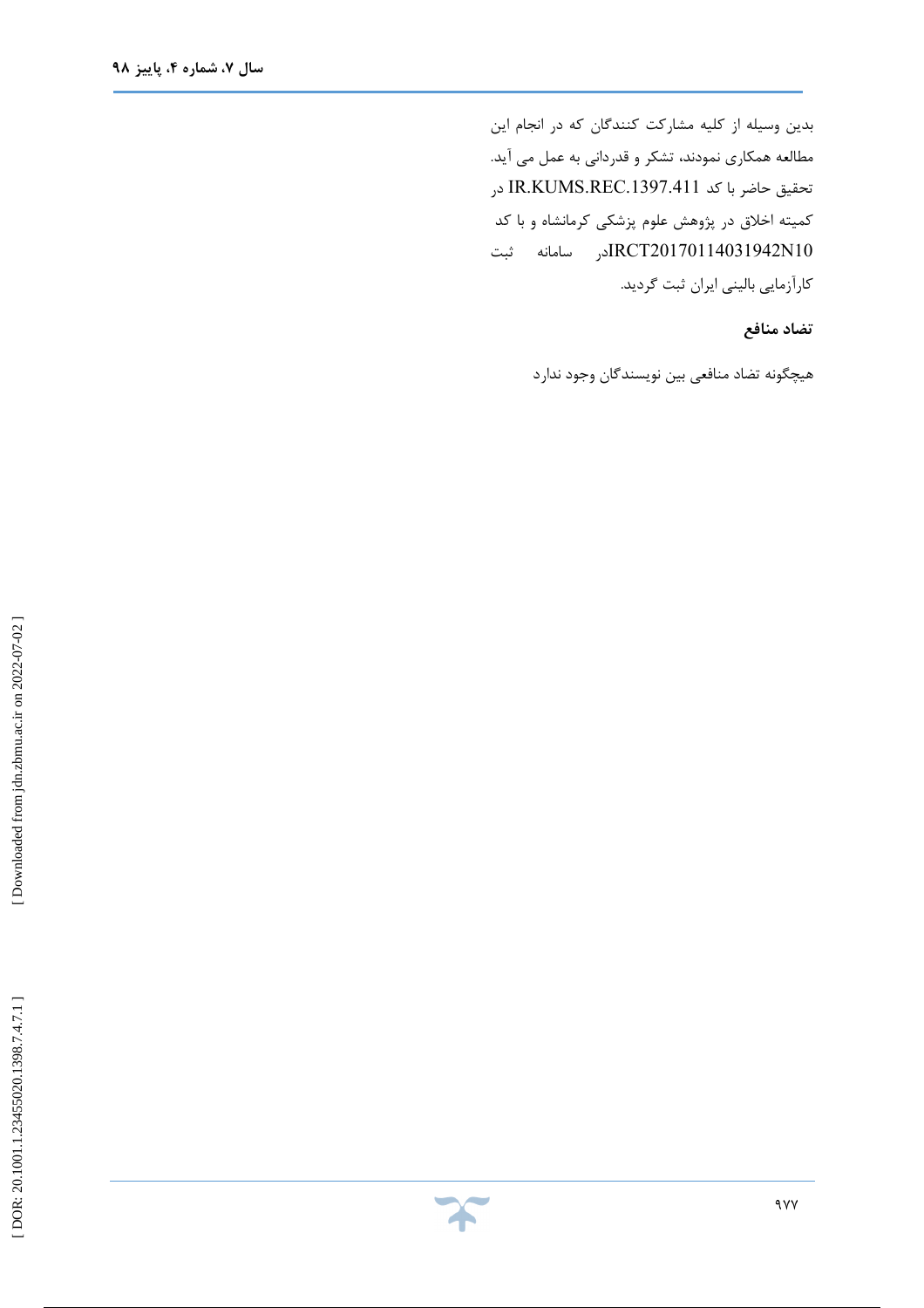# *References*

**1.** Orlando G, Balducci S, Bazzucchi I, Pugliese G, Sacchetti M. Neuromuscular dysfunction in type 2 diabetes: underlying mechanisms and effect of resistance training. Diabetes/Metabolism Research and Reviews. 2016; 32(1): 40 -50.

**2.** Suda E, Madeleine P, Hirata RP, Samani A, Kawamura T, Sacco ID. Reduced complexity of force and muscle activity during low level isometric contractions of the ankle in diabetic individuals. Clinical Biomechanics. 2017; 42: 38 -46.

**3.** Zhang HH, Han X, Wang M, Hu Q, Li S, Wang M, et al. The association between genomic DNA methylation and diabetic peripheral neuropathy in patients with type 2 diabetes mellitus. Journal of Diabetes Research. 2019; 2019: 2494057.

**4.** Cham MB, Mohseni -Bandpei MA, Bahramizadeh M, Forogh B, Kalbasi S, Biglarian A. Effects of Vibro -medical Insoles with and without vibrations on balance control in diabetic patients with mild -to -moderate peripheral neuropathy. Journal of Biomechanics. 2020; 24: 109656.

**5.** Young M, Boulton A, MacLeod A, Williams D, Sonksen P. A multicentre study of the prevalence of diabetic peripheral neuropathy in the United Kingdom hospital clinic population. Diabetologia. 1993; 36(2): 150 -4.

**6.** Maksimovic A, Hanewinckel R, Verlinden VJ, Ligthart S, Hofman A, Franco OH, et al. Gait characteristics in older adults with diabetes and impaired fasting glucose: the rotterdam study. Journal of Diabetes and Its Complications. 2016; 30(1): 61 -6.

**7.** Lord SR, Sherrington C, Menz HB, Close JC. Falls in older people: risk factors and strategies for prevention. Cambridge: Cambridge University Press; 2007.

8. Gribble P. The star excursion balance test as a measurement tool. Athletic Therapy Today. 2003; 8(2): 46 -7.

**9.** Nardone A, Grasso M, Schieppati M. Balance control in peripheral neuropathy: are patients equally unstable under static and dynamic conditions? Gait & Posture. 2006; 23(3): 364 -73.

**10.** Hall CM, Brody LT. Therapeutic exercise: moving toward function. Philadelphia: Lippincott Williams & Wilkins; 2005.

**11.** Lafond D, Corriveau H, Prince F. Postural control mechanisms during quiet standing in patients with diabetic sensory neuropathy. Diabetes Care. 2004; 27(1): 173 -8.

**12.** Ghanavati T, Shaterzadeh Yazdi M, Goharpey SH, Arastoo AA. Functional balance in diabetic neuropathy. Iranian Journal of Endocrinology and Metabolism. 2009; 11(1): 1 -9.

**13.** Hewston P, Deshpande N. Falls and balance impairments in older adults with type 2 diabetes: thinking beyond diabetic peripheral neuropathy. Canadian Journal of Diabetes. 2016; 40(1): 6 -9.

**14.** Cavanagh P, Derr J, Ulbrecht J, Maser R, Orchard T. Problems with gait and posture in neuropathic patients with insulin ‐dependent diabetes mellitus. Diabetic Medicine. 1992; 9(5): 469 -74.

**15.** Ghafarzadegan R, Malekhosseini A, Saeedi M, Jadidi A, Rezaee Ashtiani A. The effects of lower limb vibration therapy on neuropathy pain in diabetic patients. Complementary Medicine Journal of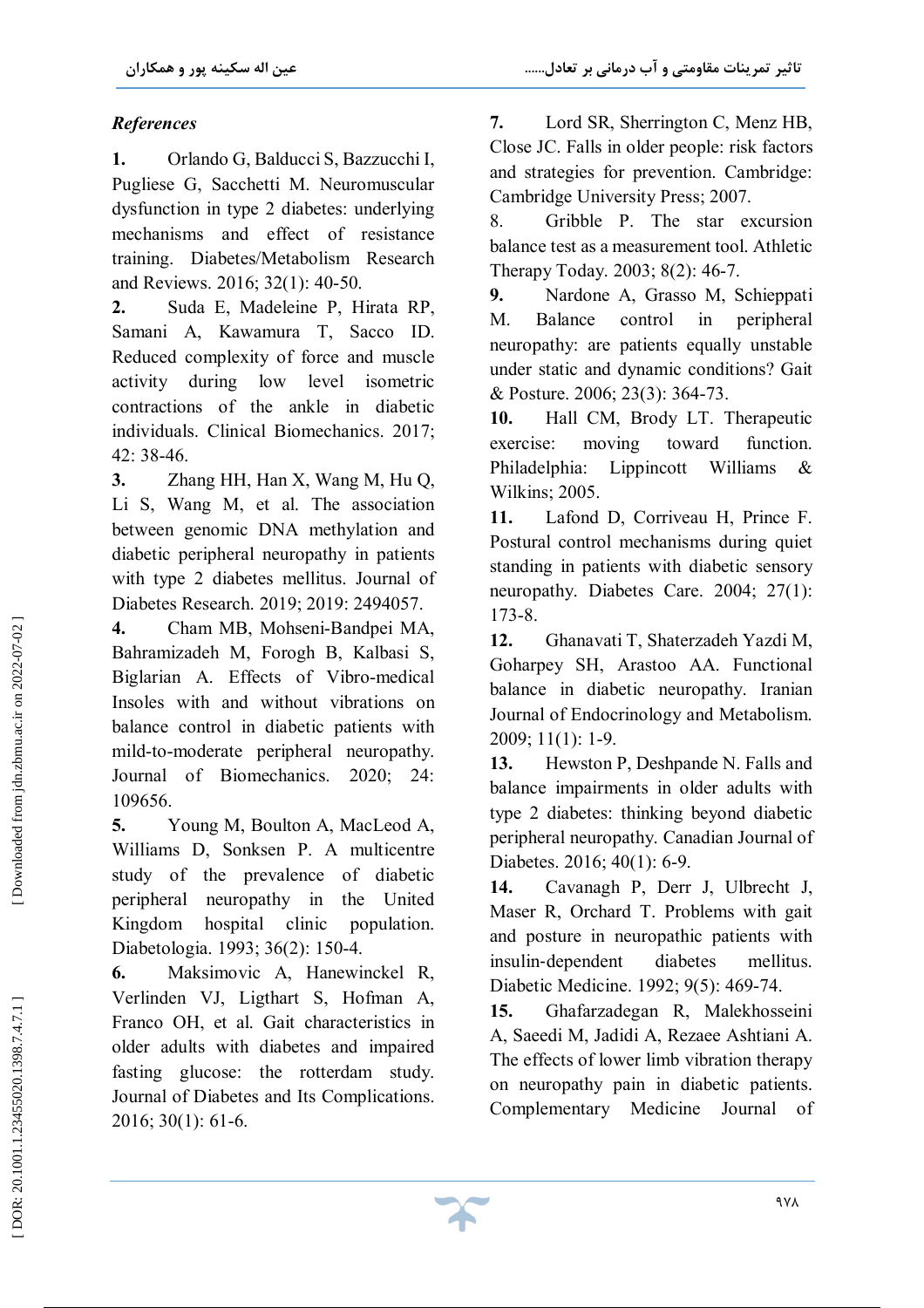Faculty of Nursing & Midwifery. 2014; 3(4): 614 -23.

**16.** Moreland JD, Richardson JA, Goldsmith CH, Clase CM. Muscle weakness and falls in older adults: a systematic review and meta-analysis. Journal of the American Geriatrics Society. 2004; 52(7): 1121 -9.

**17.** Gu Y, Dennis SM. Are falls prevention programs effective at reducing the risk factors for falls in people with type - 2 diabetes mellitus and peripheral neuropathy: a systematic review with narrative synthesis. Journal of Diabetes and Its Complications. 2017; 31(2): 504 -16.

**18.** Porciatti V, Fiorentini A, Morrone MC, Burr DC. The effects of ageing on reaction times to motion onset. Vision Research. 1999; 39(12): 2157 -64.

**19.** Mohan M, Thombre DP, Das AK, Subramanian N, Chandrasekar S. Reaction time in clinical diabetes mellitus. Indian Journal of Physiology and Pharmacology. 1984; 28(4): 311 -4.

**20.** Dobrzański T, Rychta T. Studies on the time of simple reaction and selective reaction in diabetes and in schizophrenia. Polish Medical Journal. 1968; 7(2): 442 -8.

**21.** Sartucci F, Piaggesi A, Logi F, Bonfiglio L, Bongioanni P, Pellegrinetti A, et al. Impaired ascendant central pathways conduction in impotent diabetic subjects. Acta Neurologica Scandinavica. 1999; 99(6): 381 -6.

**22.** Di Leo MA, Di Nardo W, Cercone S, Ciervo A, Monaco ML, Greco AV, et al. Cochlear dysfunction in IDDM patients with subclinical peripheral neuropathy. Diabetes Care. 1997; 20(5): 824 -8.

**23.** Ryan CM, Geckle MO. Circumscribed cognitive dysfunction in middle -aged adults with type 2 diabetes. Diabetes Care. 2000; 23(10): 1486 -93.

**24.** Stewart R, Liolitsa D. Type 2 diabetes mellitus, cognitive impairment and dementia. Diabetic Medicine. 1999; 16(2): 93 -112.

**25.** Najafi B, Bharara M, Talal TK, Armstrong DG. Advances in balance assessment and balance training for diabetes. Diabetes Management. 2012; 2(4): 293 -308.

**26.** Najafi B, Patel N, Armstrong DG. Exercise programs to improve quality of life and reduce fall risk in diabetic patients with lower extremity disease. Diabetes and Exercise. 2018. 20: 307 -18.

**27.** Melzer I, Benjuya N, Kaplanski J. Effect of physical training on postural control of elderly. Harefuah. 2005; 144(12): 839 -44.

**28.** Sihvonen SE, Sipilä S, Era PA. Changes in postural balance in frail elderly women during a 4 -week visual feedback training: a randomized controlled trial. Gerontology. 2004; 50(2): 87 -95.

**29.** Candeloro JM, Caromano FA. Effects of a hydrotherapy program on flexibility and muscular strength in elderly women. Revista Brasileira de Fisioterapia. 2007; 11(4): 267 -72.

**30.** Somayeh G, Masoud N. Effect of water treatment techniques on fatigue in patients with multiple sclerosis. Journal of Mazandaran University of Medical Sciences. 2009; 30(2): 81-71.

**31.** Szabo SM, Janssen PA, Khan K, Potter MJ, Lord SR. Older women with age ‐related macular degeneration have a greater risk of falls: a physiological profile assessment study. Journal of the American Geriatrics Society. 2008; 56(5): 800 -7.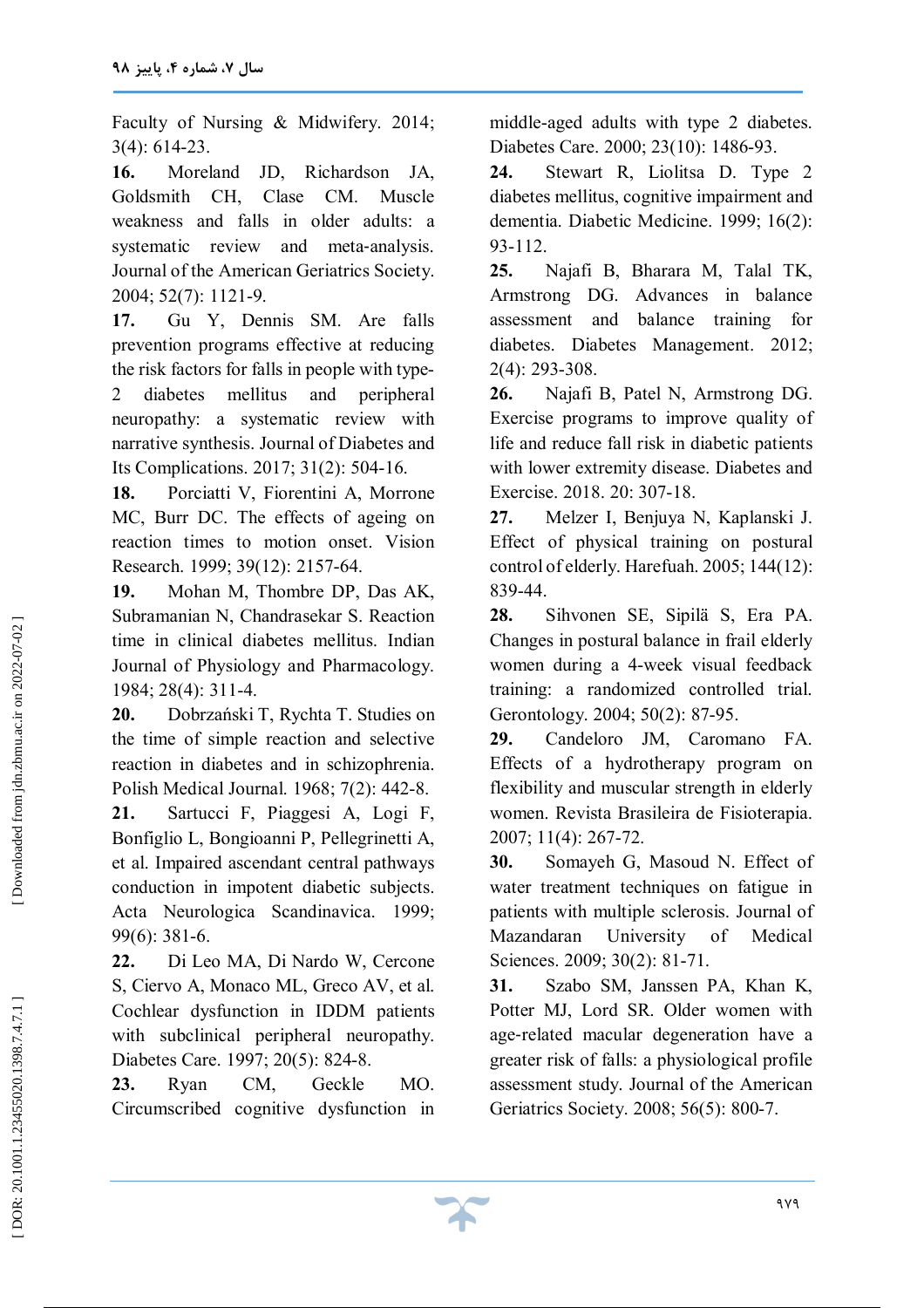**32.** Latham N, Liu CJ. Strength training in older adults: the benefits for osteoarthritis. Clinics in Geriatric Medicine. 2010; 26(3): 445 -59.

**33.** Sturnieks DL, St George R, Lord SR. Balance disorders in the elderly. Neurophysiologie Clinique/Clinical Neurophysiology. 2008; 38(6): 467 -78.

**34.** Seguin R, Nelson ME. The benefits of strength training for older adults. American Journal of Preventive Medicine. 2003; 25(3): 141 -9.

**35.** Hedayati A, Rashidlamir A, Hashemi Javaheri A, Ehsaei M. The effect of eight weeks of resistance training on static and dynamic balance as well as power of the foot muscles in diabetic women with peripheral neuropathy. SSU\_Journals. 2015; 23(9): 833 -43.

**36.** Farhan V, Abbasi A, Tabatabaei Ghomshe F, Khaleghi Tazaji M, Jafarnrzhad Gero AA. Effect of combined trainings (rom improvement, muscle strengthening, balance training and gait training) on balance and risk for falling in older women with diabetic peripheral neuropathy. Journal of Rehabilitation Medicine. 2019; 8(2): 97 -105.

**37.** Sherrington C, Whitney JC, Lord SR, Herbert RD, Cumming RG, Close JC. Effective exercise for the prevention of falls: a systematic review and metaanalysis. Journal of the American Geriatrics Society. 2008; 56(12): 2234-43.

**38.** Mueller MJ, Maluf KS. Tissue adaptation to physical stress: a proposed "Physical Stress Theory" to guide physical therapist practice, education, and research. Physical Therapy. 2002; 82(4): 383 -403.

**39.** Maluf KS, Mueller M. Comparison of physical activity and cumulative plantar tissue stress among subjects with and

without diabetes mellitus and a history of recurrent plantar ulcers. Clinical Biomechanics. 2003; 18(7): 567 -75.

**40.** Buchner DM, Cress ME, De Lateur BJ, Esselman PC, Margherita AJ, Price R, et al. The effect of strength and endurance training on gait, balance, fall risk, and health services use in community-living older adults. The Journals of Gerontology Series A: Biological Sciences and Medical Sciences. 1997; 52(4): M218 -24.

**41.** Tofthagen C, Visovsky C, Berry DL. Strength and balance training for adults with peripheral neuropathy and high risk of fall: current evidence and implications for future research. Oncology Nursing Forum. 2012; 39(5): E416.

**42.** Handsaker JC, Brown SJ, Bowling FL, Maganaris CN, Boulton AJ, Reeves ND. Resistance exercise training increases lower limb speed of strength generation during stair ascent and descent in people with diabetic peripheral neuropathy. Diabetic Medicine. 2016; 33(1): 97 -104.

**43.** Åsa C, Maria S, Katharina SS, Bert A. Aquatic exercise is effective in improving exercise performance in patients with heart failure and type 2 diabetes mellitus. Evidence -Based Complementary and Alternative Medicine. 2012; 2012: 349209.

**44.** Cider Å, Schaufelberger M, Sunnerhagen KS, Andersson B. Hydrotherapy -a new approach to improve function in the older patient with chronic heart failure. European Journal of Heart Failure. 2003; 5(4): 527 -35.

**45.** Yim -Chiplis PK, Talbot LA. Defining and measuring balance in adults. Biological Research for Nursing. 2000; 1(4): 321 -31.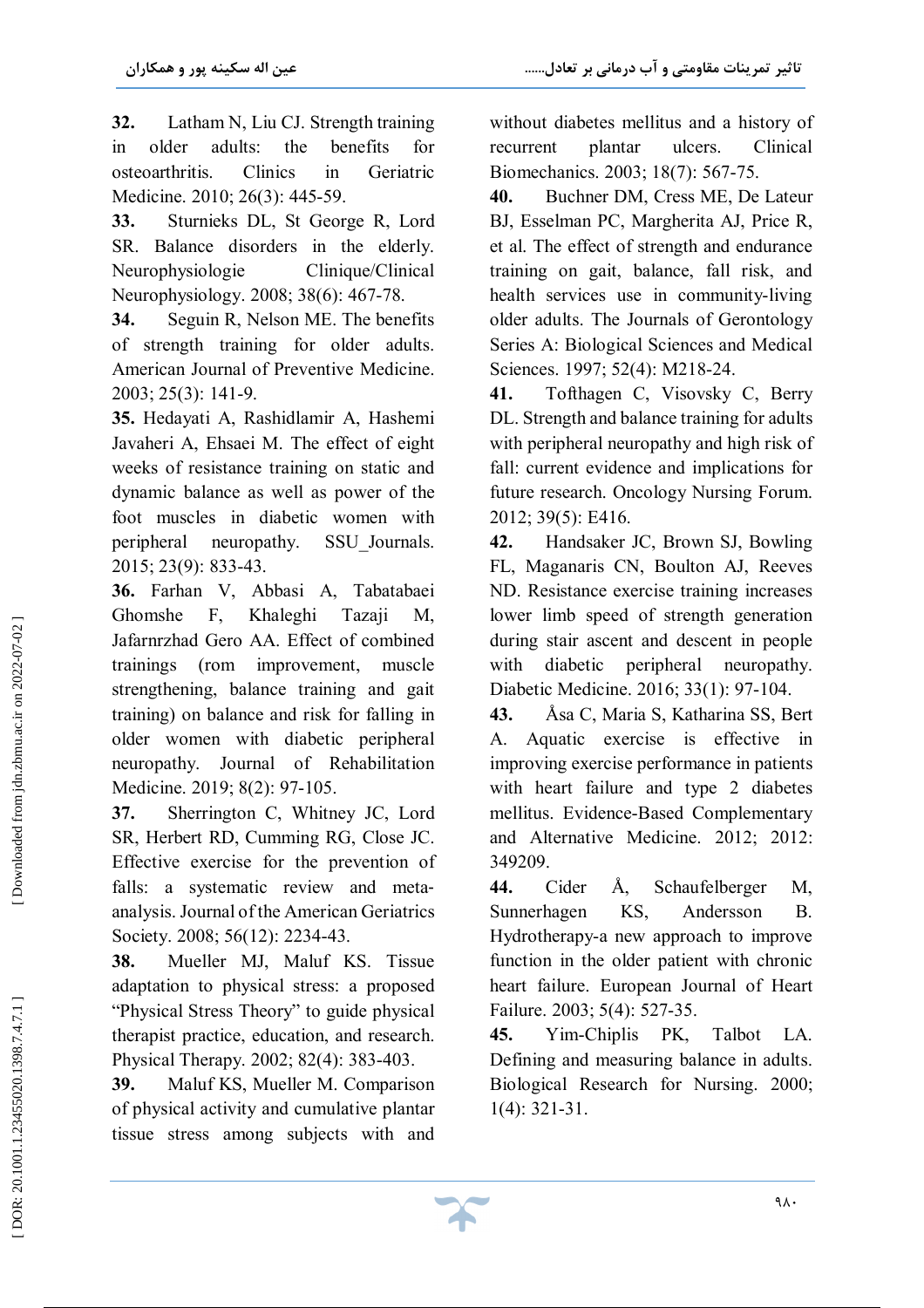**46.** Lee JH, Sung E. The effects of aquatic walking and jogging program on physical function and fall efficacy in patients with degenerative lumbar spinal stenosis. Journal of Exercise Rehabilitation. 2015; 11(5): 272.

**47.** Kargarfard M, Chitsaz A, Azizi S. Effects of an 8 -week aquatic exercise training on balance in patients with parkinson's disease. Journal of Isfahan Medical School. 2012; 23(9): 833 -43.

**48.** de Oliveira MR, da Silva RA, Dascal JB, Teixeira DC. Effect of different types of exercise on postural balance in elderly women: a randomized controlled trial. Archives of Gerontology and Geriatrics. 2014; 59(3): 506 -14.

**49.** Cynthia At. The effects of strength and plyometric training on joint position, joint moments and joint stiffness at the knee. [PhD Dissertation]. Canada: Faculty of Brigham Young University; 2004 .

**50.** Docherty CL, Moore JH, Arnold BL. Effects of strength training on strength development and joint position sense in functionally unstable ankles. Journal of Athletic Training. 1998; 33(4): 310.

**51.** Enoka RM. Muscle strength and its development. Sports Medicine. 1988; 6(3): 146 -68.

**52.** Era P, Heikkinen E. Postural sway during standing and unexpected disturbance of balance in random samples of men of different ages. Journal of Gerontology. 1985; 40(3): 287 -95.

**53.** Winter DA. Biomechanics and motor control of human movement. New Jersey: John Wiley & Sons; 2009.

**54.** Simmons V, Hansen PD. Effectiveness of water exercise on postural mobility in the well elderly: an experimental study on balance

enhancement. The Journals of Gerontology Series A: Biological Sciences and Medical Sciences. 1996; 51(5): M233 -8.

**55.** Morrison S, Colberg SR, Parson HK, Vinik AI. Exercise improves gait, reaction time and postural stability in older adults with type 2 diabetes and neuropathy. Journal of Diabetes and its Complications. 2014; 28(5): 715 -22.

**56.** Namdar TS, Mirifar A, Memar MM. Effects of neurofeedback training on balance and reaction time of track and field athletes. Sport Psychology Studies. 2017; 6(19): 19 -30.

**57.** Doppelmayr M, Weber E. Effects of SMR and theta/beta neurofeedback on reaction times, spatial abilities, and creativity. Journal of Neurotherapy. 2011; 15(2): 115 -29.

**58.** Shabanah EH, Toth A, Carassavas D, Maughan GB. The role of the autonomic nervous system in uterine contractility and blood flow: IV. Interrelationship of progesterone and certain catecholamines in the control of myometrial function. American Journal of Obstetrics and Gynecology. 1968; 100(7): 974-80.

**59.** McMorris T, Keen P. Effect of exercise on simple reaction times of recreational athletes. Perceptual and Motor Skills. 1994; 78(1): 123 -30.

**60.** Naeimikia M, Gaeini A, Farokhi A, Gholami A, Khaledi N. Choice reaction time changes during a progressive exercise and its relation to heart rate and lactate threshold. Olympic. 2000; 23(9): 833 -43.

**61.** Kashihara K, Nakahara Y. Short term effect of physical exercise at lactate threshold on choice reaction time. Perceptual and Motor Skills. 2005; 100(2): 275 -91.